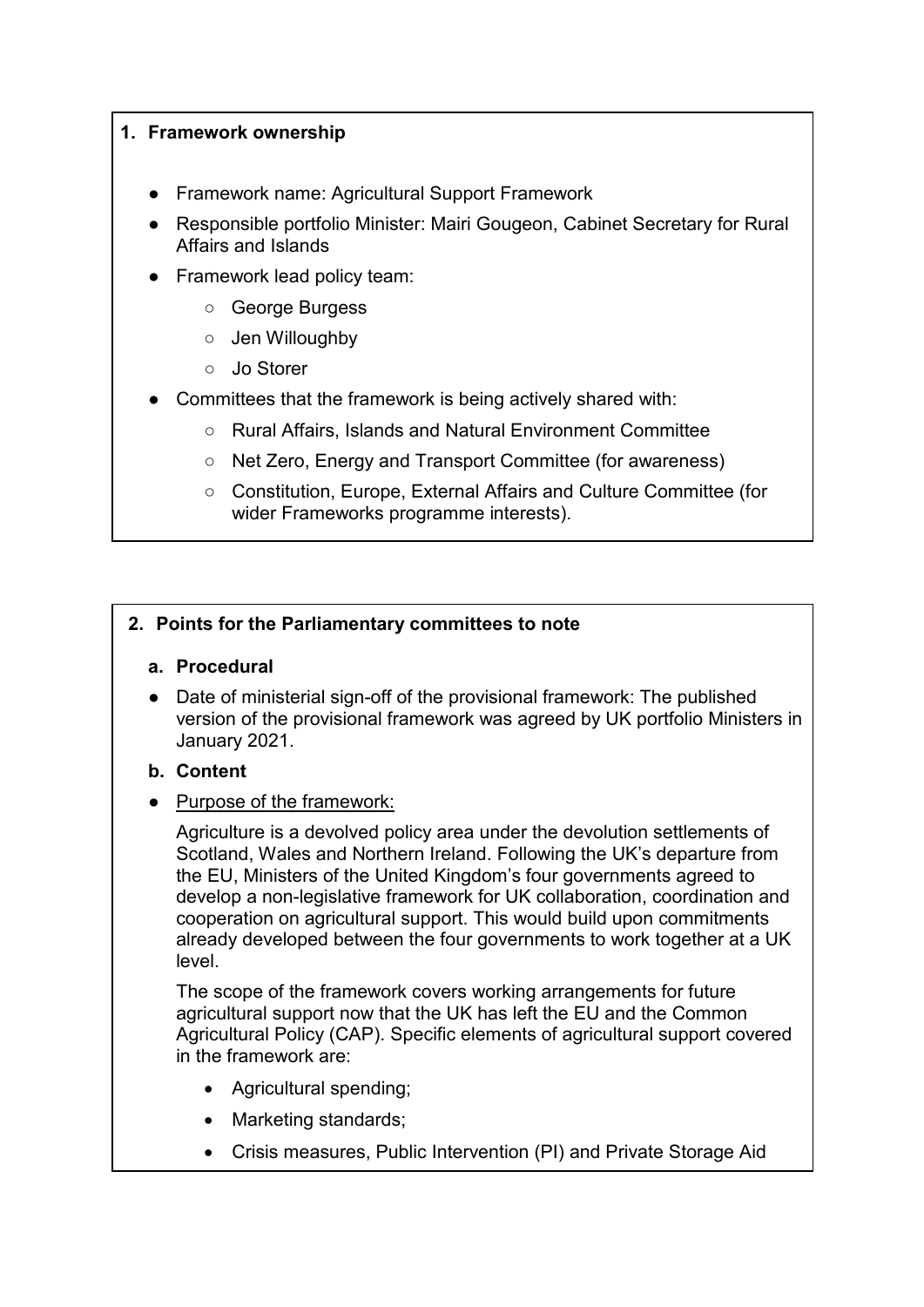(PSA);

- Cross border holdings (within the UK), including regulation and enforcement; and
- Data collection and sharing.

To implement this the framework establishes three official-level groups, the Policy Coordination Group (PCG), the Market Monitoring Group (MMG) and the Cross-border Group (CBG).

The purpose of the PCG is to share knowledge and information proactively between administrations, to discuss and coordinate policy innovation and developments in relation to the framework policy areas, and to share information pertaining to cross-border holdings. The PCG will consider if a new or changing policy, where divergence occurs in one administration, could have an unwanted impact on another administration and make recommendations to Ministers or senior officials accordingly.

The purpose of the MMG is to act as a technical group to provide information on market developments and to coordinate views from across the four administrations of the UK on the impact on affected markets. The PCG will review recommendations coordinated by the MMG and evaluate options for intervention measures.

The purpose of the CBG is to discuss cross-border issues and impacts of new policy cross-border farms, as well as to provide a voice for cross-border farms within each administration. The PCG has overall responsibility for this group, including defining and reviewing its terms of reference and commissioning it to look into issues.

The mechanisms of the framework will also be used to share necessary information in order for all administrations to meet obligations under the WTO Agreement on Agriculture, via Agriculture Act 2020 regulations and the associated concordat (for example, classification of schemes).

**Issues to flag:** 

The Subsidy Control Bill, which is currently being considered by the House of Lords. This Bill potentially constrains the ability of administrations to design future agriculture schemes which best meet their own circumstances and needs and potentially places legislative risks around policy divergence. It risks undermining the role of frameworks in managing divergence through cooperation and collaboration.

**Relevant legislation:** 

This is a broad framework which is not tied to any particular piece of legislation, however the principle primary legislation relating to agricultural support is as follows:

*Domestic primary legislation*

- Agriculture Act 2020 (UK)
- Agriculture (Retained EU Law and Data) (Scotland) Act 2020